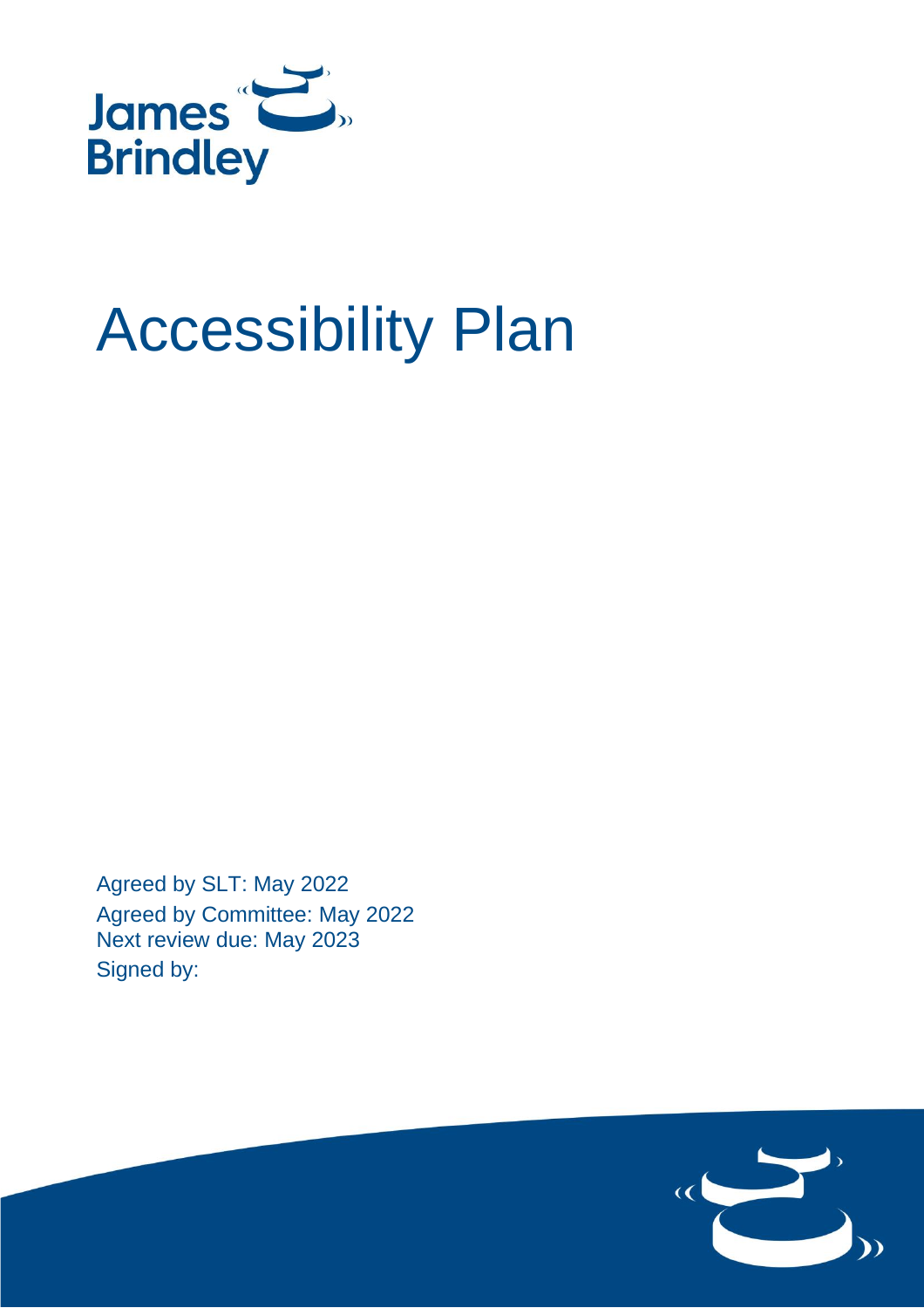# **Contents**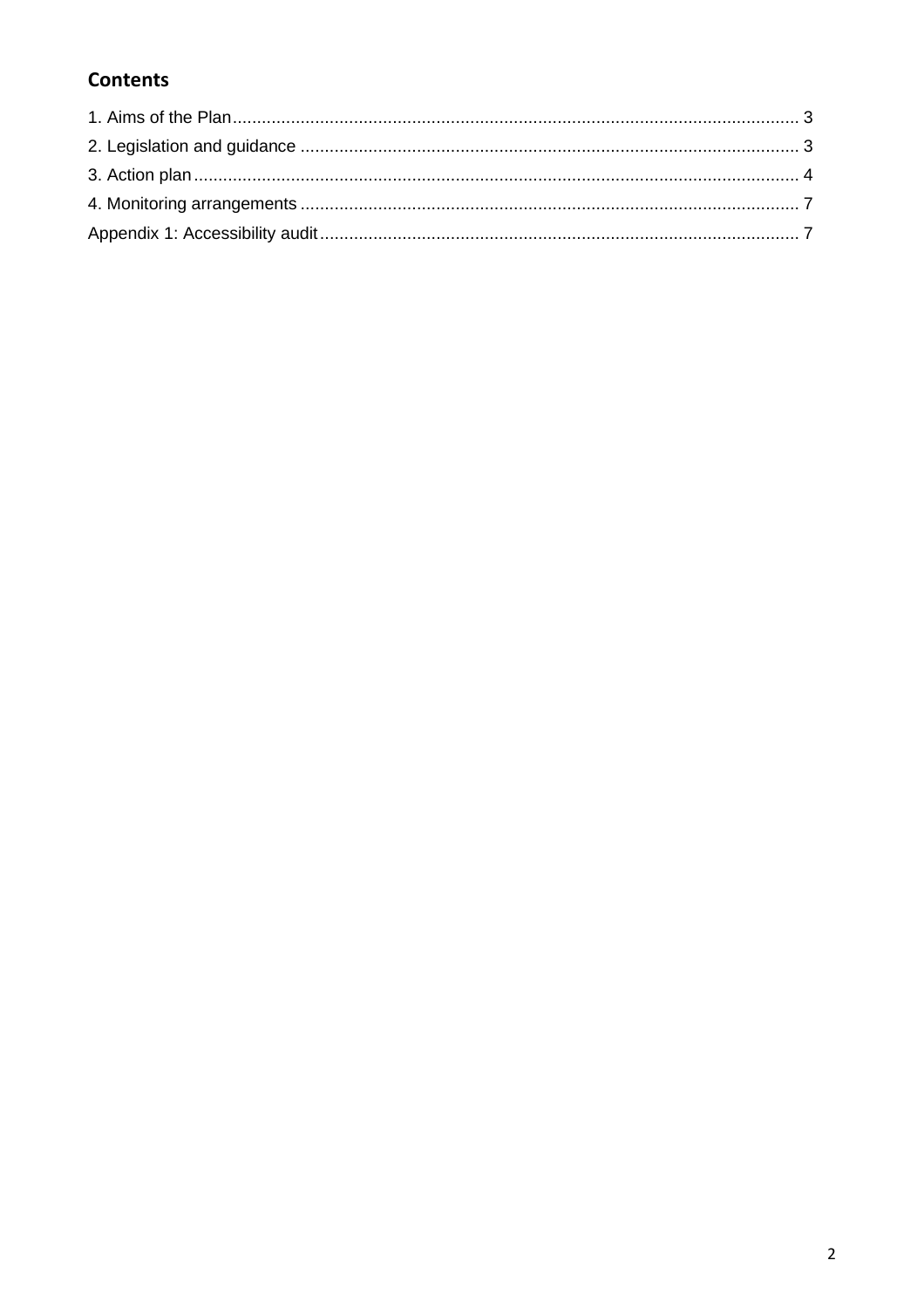#### 1. Aims of the Plan

Schools are required under the Equality Act 2010 to have an accessibility plan. The purpose of the plan is to:

- Increase the extent to which disabled pupils can participate in the curriculum
- Improve the physical environment of the school to enable disabled pupils to take better advantage of education, benefits, facilities and services provided
- Improve the availability of accessible information to disabled pupils

Our Academy aims to treat all its pupils fairly and with respect. This involves providing access and opportunities for all pupils without discrimination of any kind.

James Brindley Academy strives to reduce the barriers to the curriculum for our pupils; and to allow full participation in the school community for pupils, prospective pupils and users with a disability.

The plan will be made available online on the school website, and paper copies are available upon request.

Our Academy is also committed to ensuring staff are trained in equality issues with reference to the Equality Act 2010, including understanding disability issues.

James Brindley Academy recognises and values parent's knowledge of their child's disability and how that may affect their ability to carry out normal activities and respects the parents' and child's right to confidentiality.

Our Academy's complaints procedure covers the accessibility plan. If you have any concerns relating to accessibility in school, this procedure sets out the process for raising these concerns.

#### 2. Legislation and guidance

This document meets the requirements of [schedule 10 of the Equality Act 2010](http://www.legislation.gov.uk/ukpga/2010/15/schedule/10) and the Department for Education (DfE) [guidance for schools on the Equality Act 2010.](https://www.gov.uk/government/publications/equality-act-2010-advice-for-schools)

The Equality Act 2010 defines an individual as disabled if he or she has a physical or mental impairment that has a 'substantial' and 'long-term' adverse effect on his or her ability to undertake normal day to day activities.

Under the [Special Educational Needs and Disability \(SEND\) Code of Practice](https://www.gov.uk/government/publications/send-code-of-practice-0-to-25), 'long-term' is defined as 'one year or more' and 'substantial' is defined as 'more than minor or trivial'. The definition includes sensory impairments such as those affecting sight or hearing, and long-term health conditions such as asthma, diabetes, epilepsy and cancer.

Schools are required to make 'reasonable adjustments' for pupils with disabilities under the Equality Act 2010, to alleviate any substantial disadvantage that a disabled pupil faces in comparison with non-disabled pupils. This can include, for example, the provision of an auxiliary aid or adjustments to premises.

This plan complies with our funding agreement and articles of association.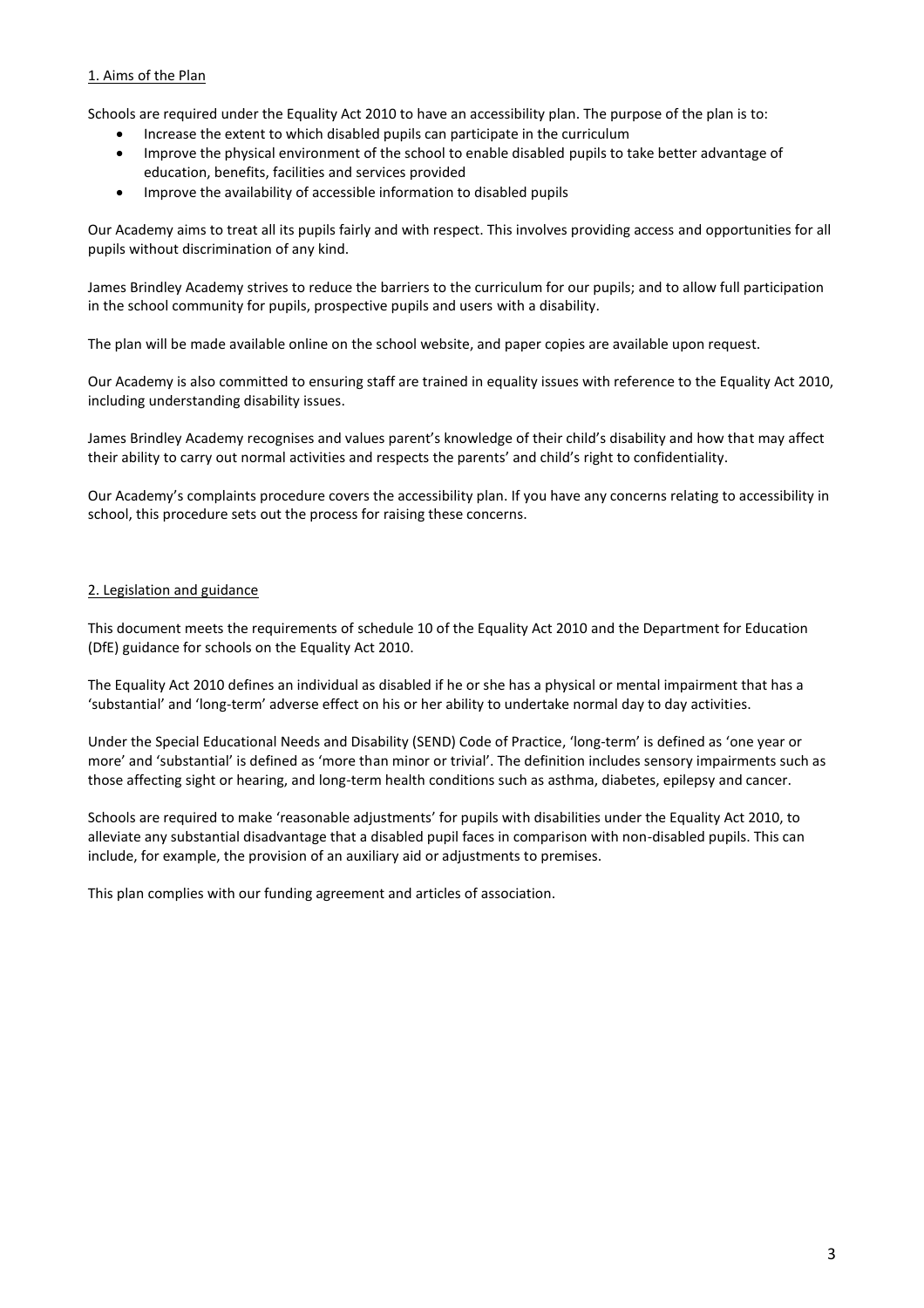## 3. Action plan

This action plan sets out the aims of our accessibility plan in accordance with the Equality Act 2010.

| Aim                                                                  | <b>Current good practice</b><br>Include established practice and<br>practice under development                                                                    | <b>Objectives</b><br>State short, medium and<br>long-term objectives                                                                                                                                                                                     | <b>Actions to be taken</b>                                                                                                                                                                                                                                                                      | Person<br>responsible                           | Date to<br>complete<br>actions by | <b>Success criteria</b>                                                                                                                                                          |
|----------------------------------------------------------------------|-------------------------------------------------------------------------------------------------------------------------------------------------------------------|----------------------------------------------------------------------------------------------------------------------------------------------------------------------------------------------------------------------------------------------------------|-------------------------------------------------------------------------------------------------------------------------------------------------------------------------------------------------------------------------------------------------------------------------------------------------|-------------------------------------------------|-----------------------------------|----------------------------------------------------------------------------------------------------------------------------------------------------------------------------------|
| Increase access to the<br>curriculum for pupils<br>with a disability | Our school offers a broad and balanced<br>curriculum for all pupils.                                                                                              | Curriculum is subject to<br>ongoing review to ensure it<br>meets the needs of all<br>learners.                                                                                                                                                           | Ensure curriculum design<br>for 2022/23 is broad and<br>balanced and is accessible<br>by all James Brindley pupils.                                                                                                                                                                             | HB, TG, KB, CP,<br>LV,<br>SLT, CL'S, HOC'S      | Ongoing                           | Curriculum is accessible by<br>all pupils and all pupil<br>pathways lead to progress<br>and appropriate<br>attainment for all pupils.                                            |
|                                                                      | We use resources tailored to the needs<br>of pupils who require support to access<br>the curriculum.                                                              | Ensure that resources that<br>support pupil accessibility<br>are identified and<br>purchased. This is subject<br>to ongoing review through<br>Curriculum and Sector<br>Teams. Teachers to receive<br>appropriate training to<br>support all pupil needs. | SENCOs to identify<br>resources that will support<br>SEN pupils in order to<br>support curriculum<br>accessibility. Review<br>current programmes that<br>support pupils e.g. Lexia.<br>Staff to undertake training<br>bespoke to their pupils to<br>support accessibility to the<br>curriculum. | Inclusion Lead<br>Centre Leaders<br>and SENCOs. | Ongoing                           | All pupils with specific<br>requirement for resources<br>to have them to access<br>the curriculum. This is<br>also to be identified<br>through the Quality<br>Assurance process. |
|                                                                      | Curriculum progress is tracked for all<br>pupils, including those with a disability.<br>The curriculum is reviewed to ensure it<br>meets the needs of all pupils. | To ensure that all groups<br>are tracked through the<br>Assessment data system.                                                                                                                                                                          | Continued development and<br>implementation of<br>assessment data model that<br>ensures that specific groups<br>are tracked including those<br>with a disability. Data to be<br>analysed to identify any                                                                                        | CP, KB, HOC'S.                                  | Ongoing                           | Assessment data model<br>and system being used to<br>track pupil progress for all<br>groups and identify<br>interventions.                                                       |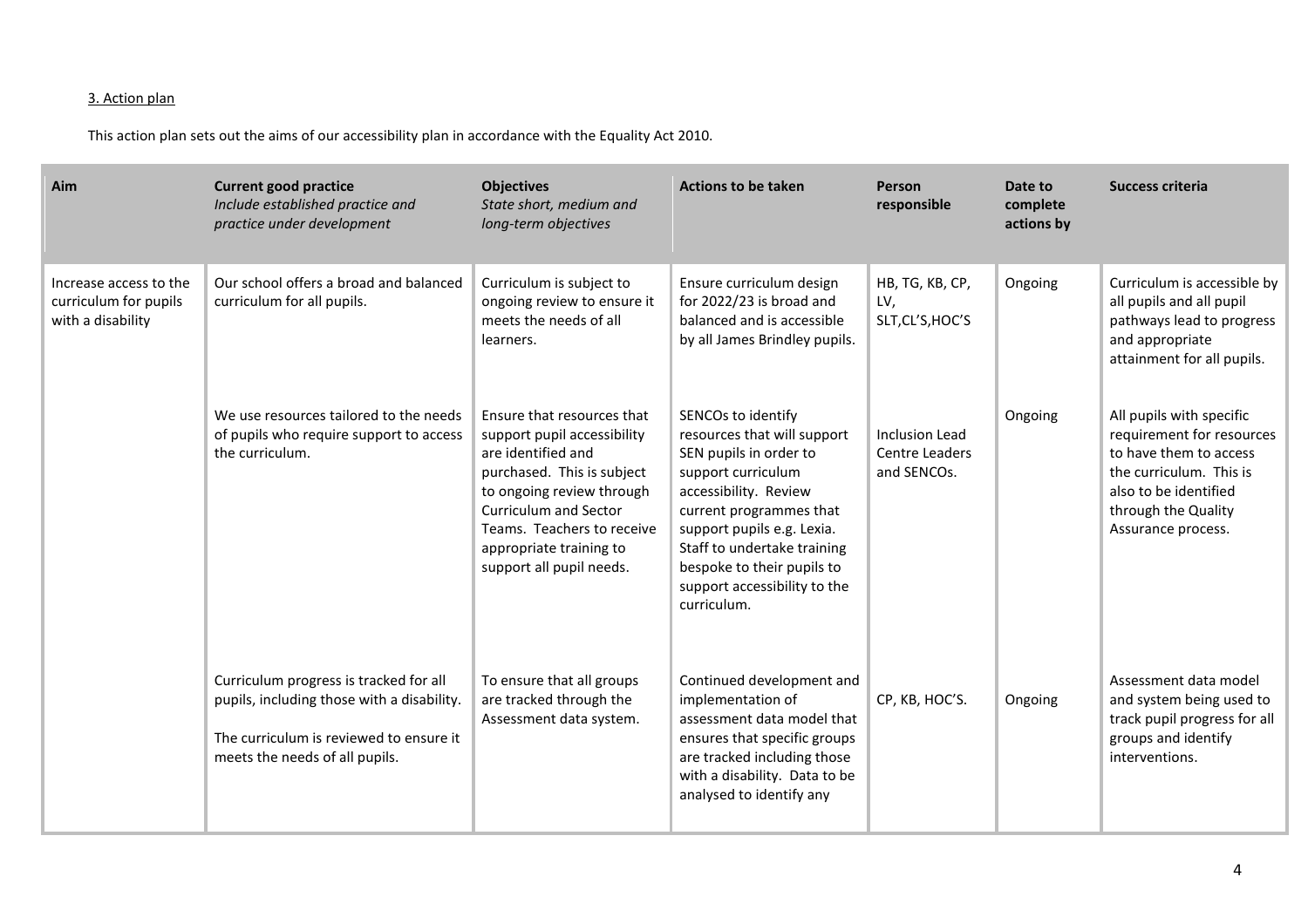|                                                               | Access arrangements will be made to<br>assist pupils with access to<br>examinations.                                                                                                              | All pupils that are entitled to<br>access arrangements for<br>exams are identified and<br>supported to access<br>examinations.                                                       | significant differences<br>between pupil groups.<br>Curriculum and resources to<br>include examples of people<br>with disabilities<br>SENCOs to ensure that all<br><b>EHCPs and Learning plans</b><br>support the access<br>arrangements required for<br>individual pupils. The<br>access arrangements are<br>organized effectively during<br>the exam period and pupils<br>are able to utilize the full<br>range of access<br>arrangements that they are<br>entitled to. | Inclusion Lead,<br>SENCOS, CL'S<br>HOC'S. | Ongoing            | All pupils that are entitled<br>to access arrangements<br>receive them for all<br>examinations including<br>mock exams. |
|---------------------------------------------------------------|---------------------------------------------------------------------------------------------------------------------------------------------------------------------------------------------------|--------------------------------------------------------------------------------------------------------------------------------------------------------------------------------------|---------------------------------------------------------------------------------------------------------------------------------------------------------------------------------------------------------------------------------------------------------------------------------------------------------------------------------------------------------------------------------------------------------------------------------------------------------------------------|-------------------------------------------|--------------------|-------------------------------------------------------------------------------------------------------------------------|
| Improve and maintain<br>access to the physical<br>environment | The environment is adapted to the<br>needs of pupils as required.<br>This includes:<br>Ramps<br>$\bullet$<br>Lifts and stair lifts<br>Corridor width<br>Disabled parking bays<br>Disabled toilets | James Brindley Academy<br>actively seek ways to<br>improve the school<br>environment for current<br>and potential users.                                                             | The Accessibility Audit is<br>undertaken annually at each<br>James Brindley site and<br>taken to the Curriculum,<br><b>Standards and Safeguarding</b><br>committee for discussion<br>and planned action.<br>(Appendix1).                                                                                                                                                                                                                                                  | <b>Facilities</b><br>Manager              | Ongoing<br>2022/23 | Issues highlighted by the<br>accessibility audit are<br>addressed and resolved.                                         |
|                                                               | When planning and undertaking<br>premises improvement works, James<br>Brindley Academy takes in to account<br>the needs of users with disabilities.                                               | The Academy will take in to<br>account the needs of pupils<br>and other users with<br>physical and sensory<br>impairments when planning<br>and undertaking future<br>refurbishments. | Consultation will take place<br>with key stakeholders in the<br>teaching centre ahead of<br>works commencing.                                                                                                                                                                                                                                                                                                                                                             | <b>Facilities</b><br>Manager              | Ongoing<br>2022/23 | Key stakeholders agree<br>works before they<br>commence.                                                                |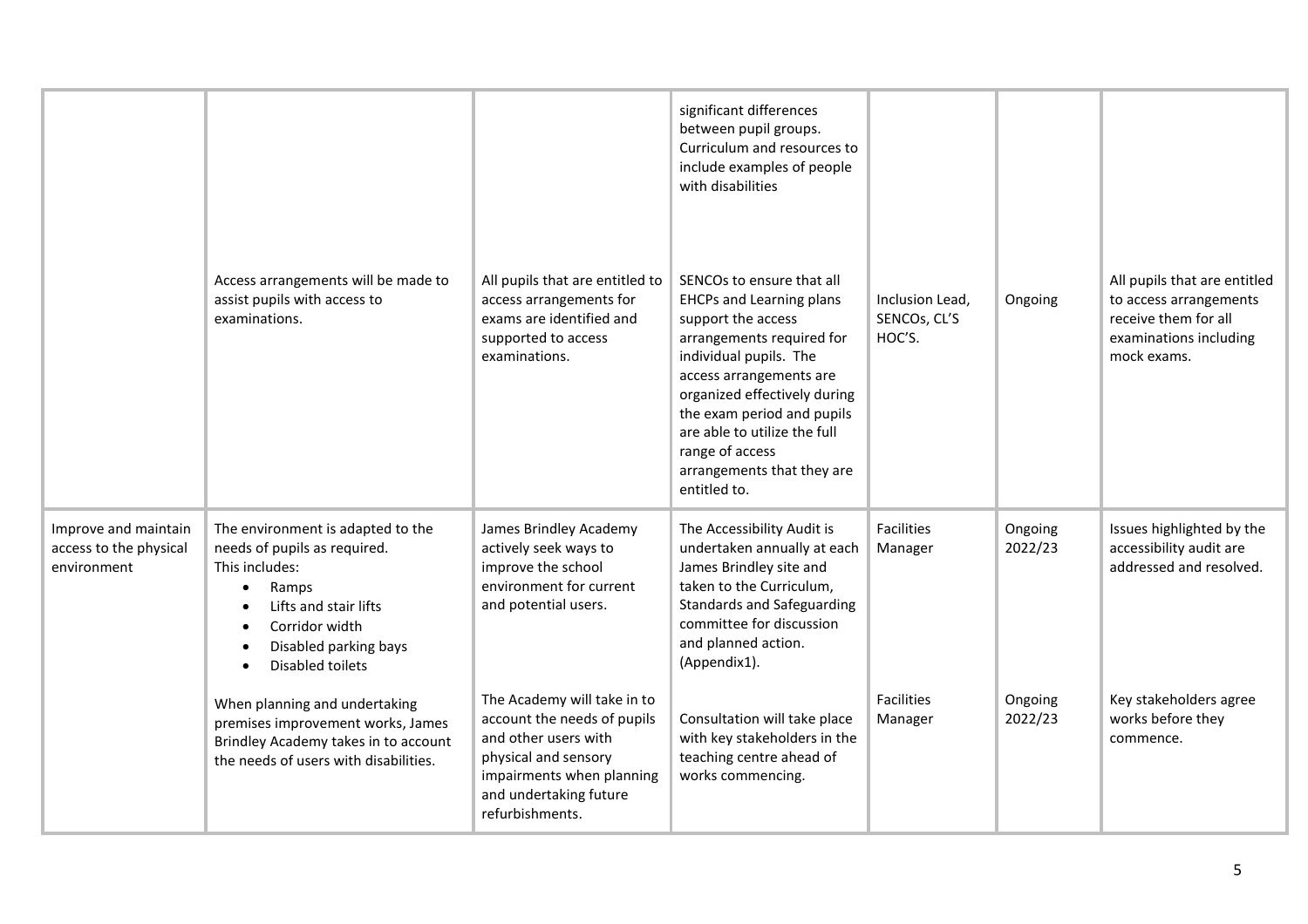| Improve the delivery<br>of information to<br>pupils with a disability | James Brindley website signposts<br>support for community language<br>translation.                                                            | To ensure all groups have<br>access to support as<br>required.                           | To be included in the new<br>website design.                                                                     | Leadership<br>Comms                     | Ongoing<br>2022/23 | Clear signposts identified.                                                                        |
|-----------------------------------------------------------------------|-----------------------------------------------------------------------------------------------------------------------------------------------|------------------------------------------------------------------------------------------|------------------------------------------------------------------------------------------------------------------|-----------------------------------------|--------------------|----------------------------------------------------------------------------------------------------|
|                                                                       | Internal signage at James Brindley is<br>clear and informative.                                                                               | Pupils are able to navigate<br>through buildings and know<br>where to access information | The Accessibility Audit is<br>undertaken annually at each<br>James Brindley site and<br>taken to the Curriculum, | Centre Leaders                          |                    | Issues highlighted by the<br>accessibility audit are<br>addressed and resolved<br>where necessary. |
|                                                                       | Displays signpost the reader to<br>references for further reading.                                                                            | Ensure that information to<br>pupils is accessible.                                      | <b>Standards and Safeguarding</b><br>committee for discussion<br>and planned action.                             | Centre Leaders<br>Centre Leaders        |                    |                                                                                                    |
|                                                                       | Information will be provided in an 'ASC<br>friendly' format. Classrooms audited<br>and reviewed in order to provide ASC<br>friendly displays. | Ensure that information to<br>pupils is accessible.                                      | (Appendix1).                                                                                                     | (Where<br>Appropriate)<br><b>SENCos</b> |                    |                                                                                                    |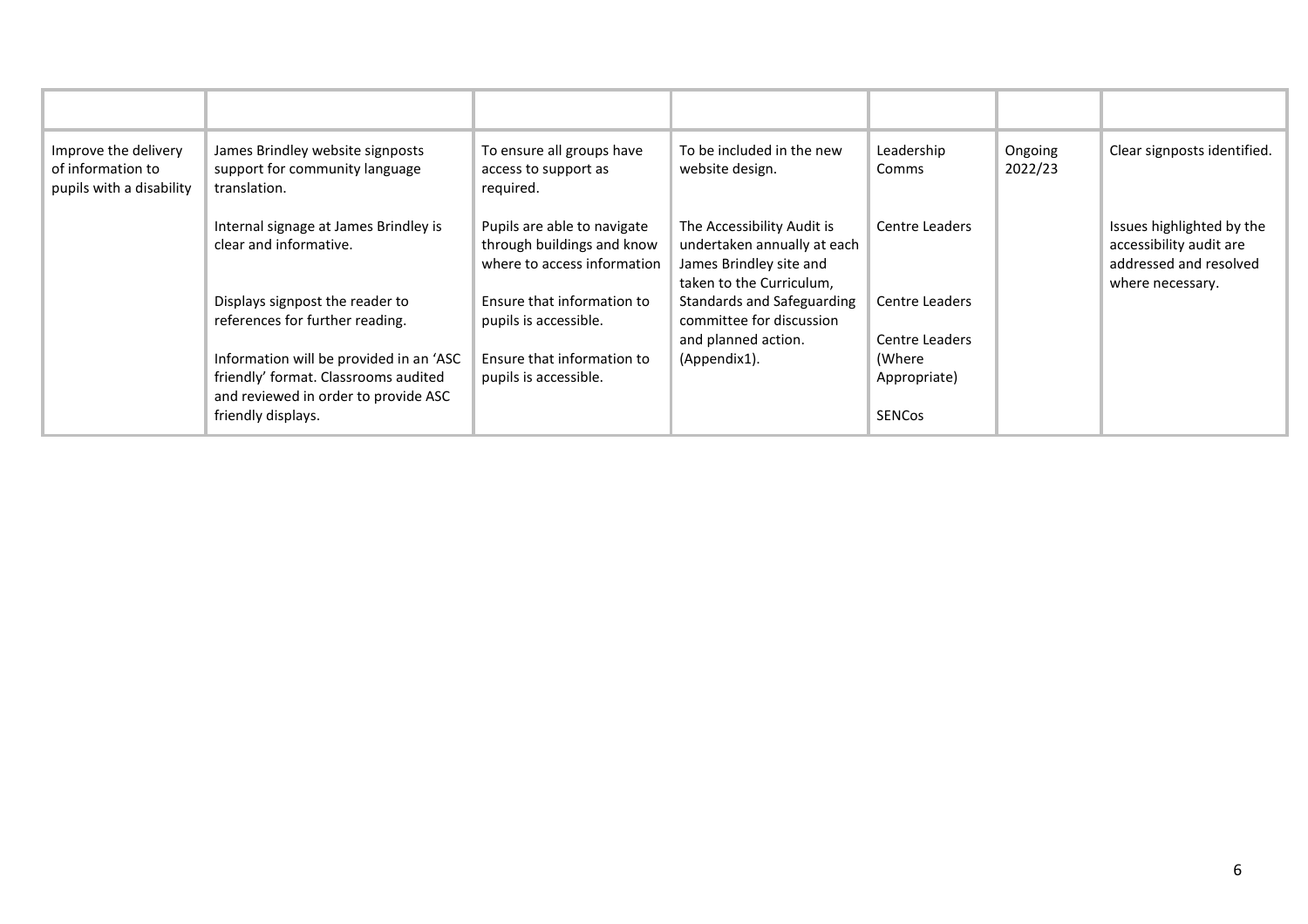#### 4. Monitoring arrangements

This document will be reviewed every year but may be reviewed and updated more frequently if necessary.

It will be approved by James Brindley Governing Body.